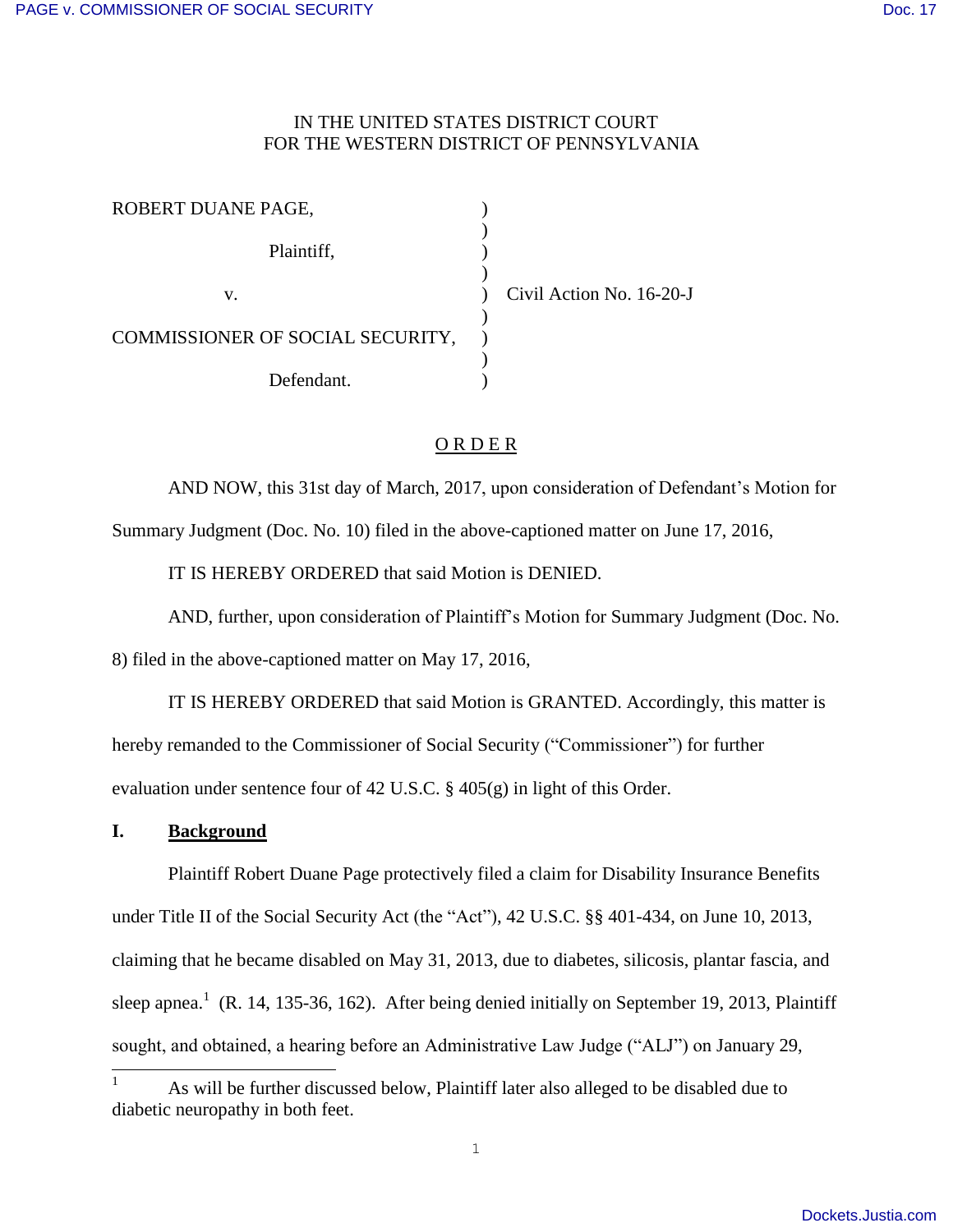2015. (R. 28-53, 64-68, 69-70). In a decision dated April 17, 2015, the ALJ denied Plaintiff's request for benefits. (R. 14-24). The Appeals Council declined to review the ALJ's decision on December 4, 2015. (R. 1-4). Plaintiff filed a timely appeal with this Court, and the parties have filed cross-motions for summary judgment.

#### **II. Standard of Review**

Judicial review of a social security case is based upon the pleadings and the transcript of the record. See 42 U.S.C. § 405(g). The scope of review is limited to determining whether the Commissioner applied the correct legal standards and whether the record, as a whole, contains substantial evidence to support the Commissioner's findings of fact. See Matthews v. Apfel, 239 F.3d 589, 592 (3d Cir. 2001) (noting that "'[t]he findings of the Commissioner of Social Security as to any fact, if supported by substantial evidence, shall be conclusive'" (quoting 42 U.S.C. § 405(g))); Schaudeck v. Comm'r of Soc. Sec. Admin., 181 F.3d 429, 431 (3d Cir. 1999) (stating that the court has plenary review of all legal issues, and reviews the ALJ's findings of fact to determine whether they are supported by substantial evidence).

"Substantial evidence" is defined as "'more than a mere scintilla. It means such relevant evidence as a reasonable mind might accept as adequate'" to support a conclusion. Plummer v. Apfel, 186 F.3d 422, 427 (3d Cir. 1999) (quoting Ventura v. Shalala, 55 F.3d 900, 901 (3d Cir. 1995)). However, a "'single piece of evidence will not satisfy the substantiality test if the [Commissioner] ignores, or fails to resolve, a conflict created by countervailing evidence." Morales v. Apfel, 225 F.3d 310, 317 (3d Cir. 2000) (quoting Kent v. Schweiker, 710 F.2d 110, 114 (3d Cir. 1983)). "'Nor is evidence substantial if it is overwhelmed by other evidence particularly certain types of evidence (e.g., that offered by treating physicians)—or if it really constitutes not evidence but mere conclusion.'" Id.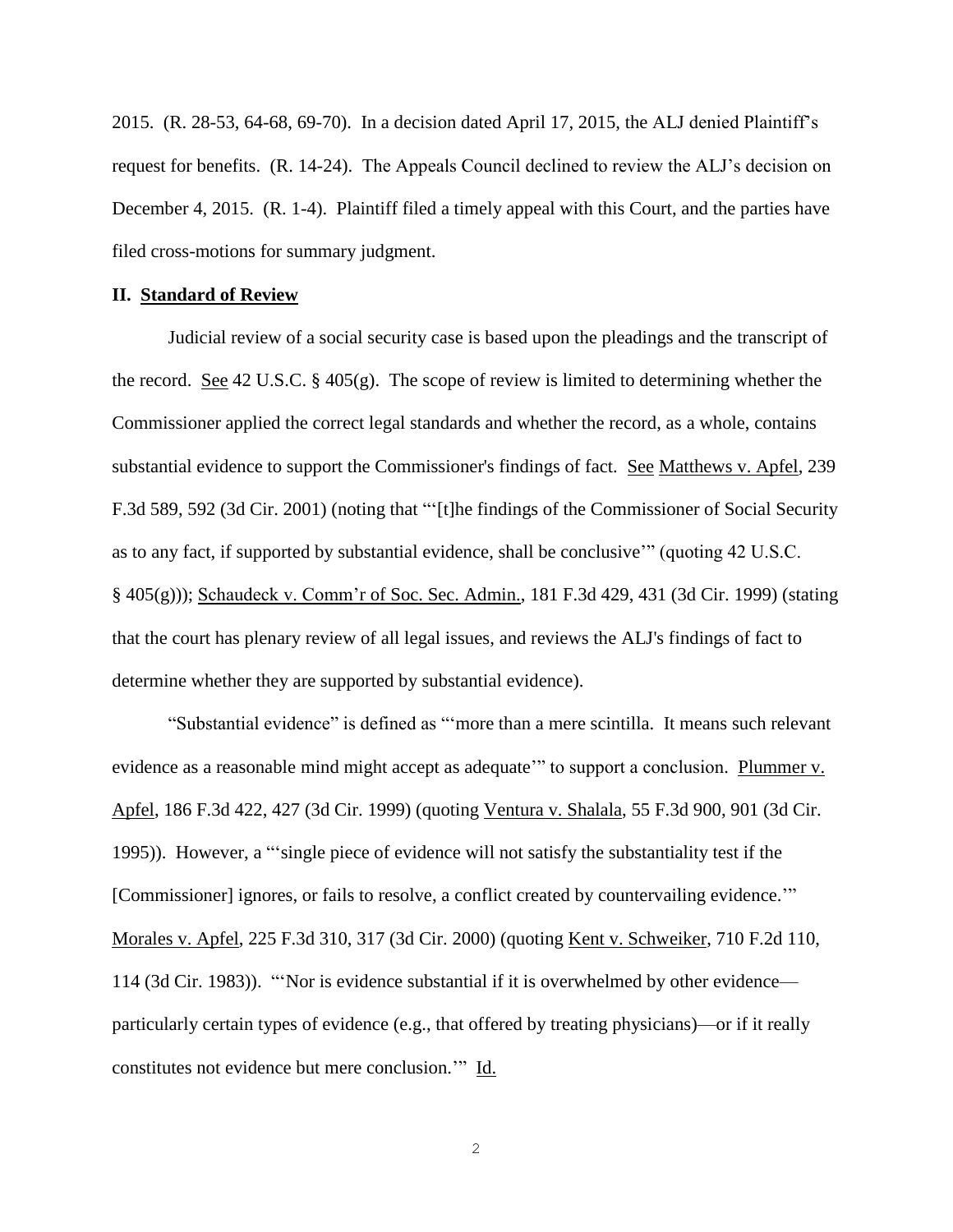A disability is established when the claimant can demonstrate some medically

determinable basis for an impairment that prevents him or her from engaging in any substantial gainful activity for a statutory twelve-month period. See Fargnoli v. Massanari, 247 F.3d 34, 38- 39 (3d Cir. 2001). "A claimant is considered unable to engage in any substantial gainful activity 'only if his physical or mental impairment or impairments are of such severity that he is not only unable to do his previous work but cannot, considering his age, education, and work experience, engage in any other kind of substantial gainful work which exists in the national economy . . . ." Id. at 39 (quoting 42 U.S.C.  $\S$  423(d)(2)(A)).

The Social Security Administration has promulgated regulations incorporating a five-step sequential evaluation process for determining whether a claimant is under a disability as defined by the Act. See 20 C.F.R. § 404.1520. In Step One, the Commissioner must determine whether the claimant is currently engaging in substantial gainful activity. See 20 C.F.R. § 404.1520(a)(4)(i). If so, the disability claim will be denied. See Bowen v. Yuckert, 482 U.S. 137, 140 (1987). If not, the second step of the process is to determine whether the claimant is suffering from a severe impairment. See 20 C.F.R. § 404.1520(a)(4)(ii). "An impairment or combination of impairments is not severe if it does not significantly limit [the claimant's] physical or mental ability to do basic work activities." 20 C.F.R. § 404.1522. If the claimant fails to show that his or her impairments are "severe," he or she is ineligible for disability benefits. If the claimant does have a severe impairment, however, the Commissioner must proceed to Step Three and determine whether the claimant's impairment meets or equals the criteria for a listed impairment. See 20 C.F.R.  $\S$  404.1520(a)(4)(iii). If a claimant meets a listing, a finding of disability is automatically directed. If the claimant does not meet a listing, the analysis proceeds to Steps Four and Five.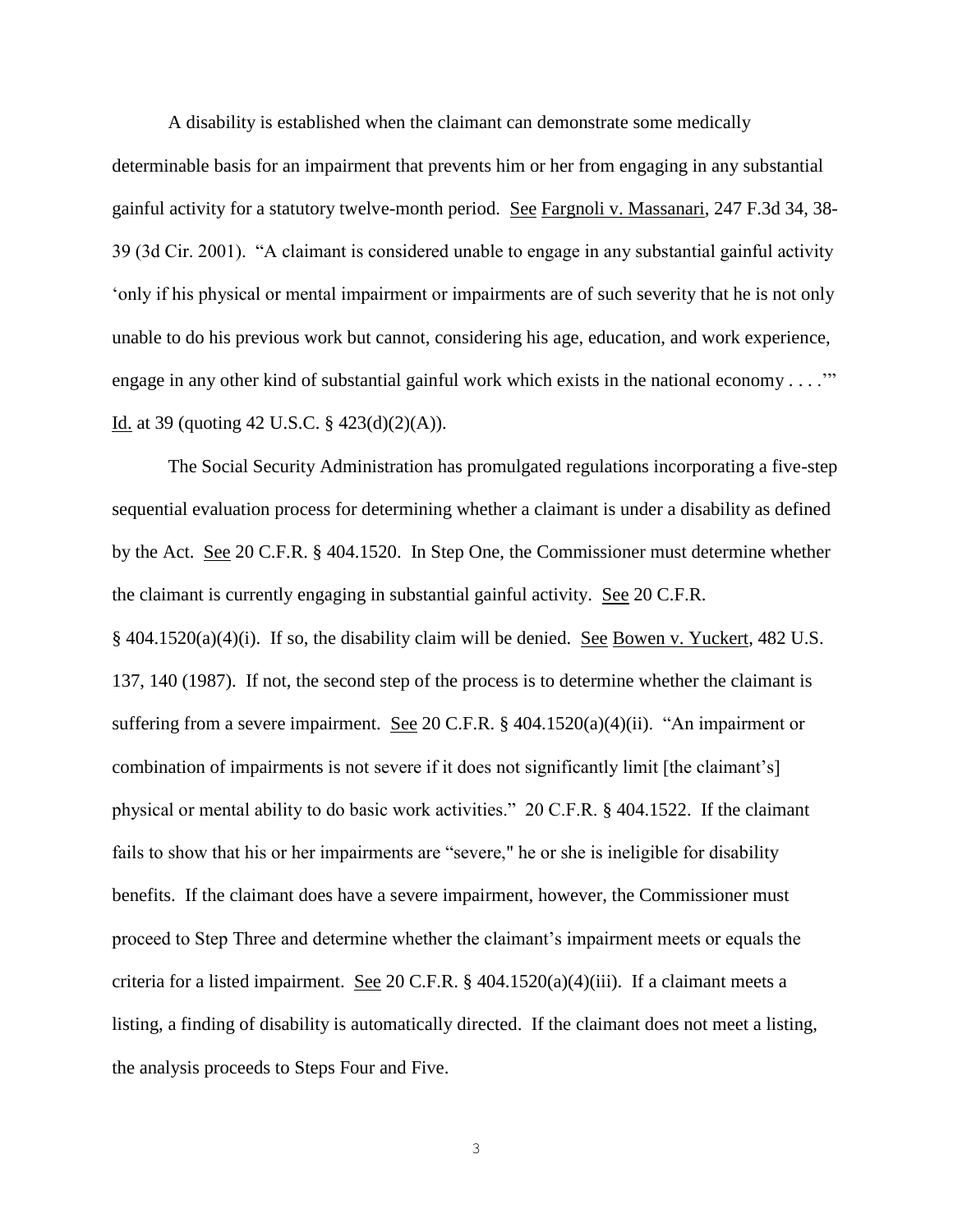Step Four requires the ALJ to consider whether the claimant retains the residual functional capacity ("RFC") to perform his or her past relevant work, see 20 C.F.R.  $§$  404.1520(a)(4)(iv), and the claimant bears the burden of demonstrating an inability to return to this past relevant work, see Adorno v. Shalala, 40 F.3d 43, 46 (3d Cir. 1994). If the claimant is unable to resume his or her former occupation, the evaluation then moves to the fifth and final step.

 At this stage, the burden of production shifts to the Commissioner, who must demonstrate that the claimant is capable of performing other available work in the national economy in order to deny a claim of disability. See 20 C.F.R. § 404.1520(a)(4)(v). In making this determination, the ALJ should consider the claimant's RFC, age, education, and past work experience. See id. The ALJ must further analyze the cumulative effect of all the claimant's impairments in determining whether he or she is capable of performing work and is not disabled. See 20 C.F.R. § 404.1523.

### **III. The ALJ's Decision**

 In his April 17, 2015 decision, the ALJ found that Plaintiff met the insured requirements of the Social Security Act through today, March 31, 2017. (R. 16). Accordingly, to be eligible for DIB benefits, Plaintiff had to establish that he was disabled on or before that date. See 42 U.S.C. §§ 423(a)(1)(A), (c)(1)(B); 20 C.F.R. §§ 404.101, .110, .131.

 The ALJ then proceeded to apply the sequential evaluation process when reviewing Plaintiff's claim for benefits. In particular, the ALJ found that Plaintiff had not been engaged in substantial gainful activity since the alleged onset date of May 31, 2013. (R. 16). The ALJ also found that Plaintiff met the second requirement of the process insofar as he had several severe impairments, specifically: silicosis – mild and reversible chronic obstructive pulmonary disease,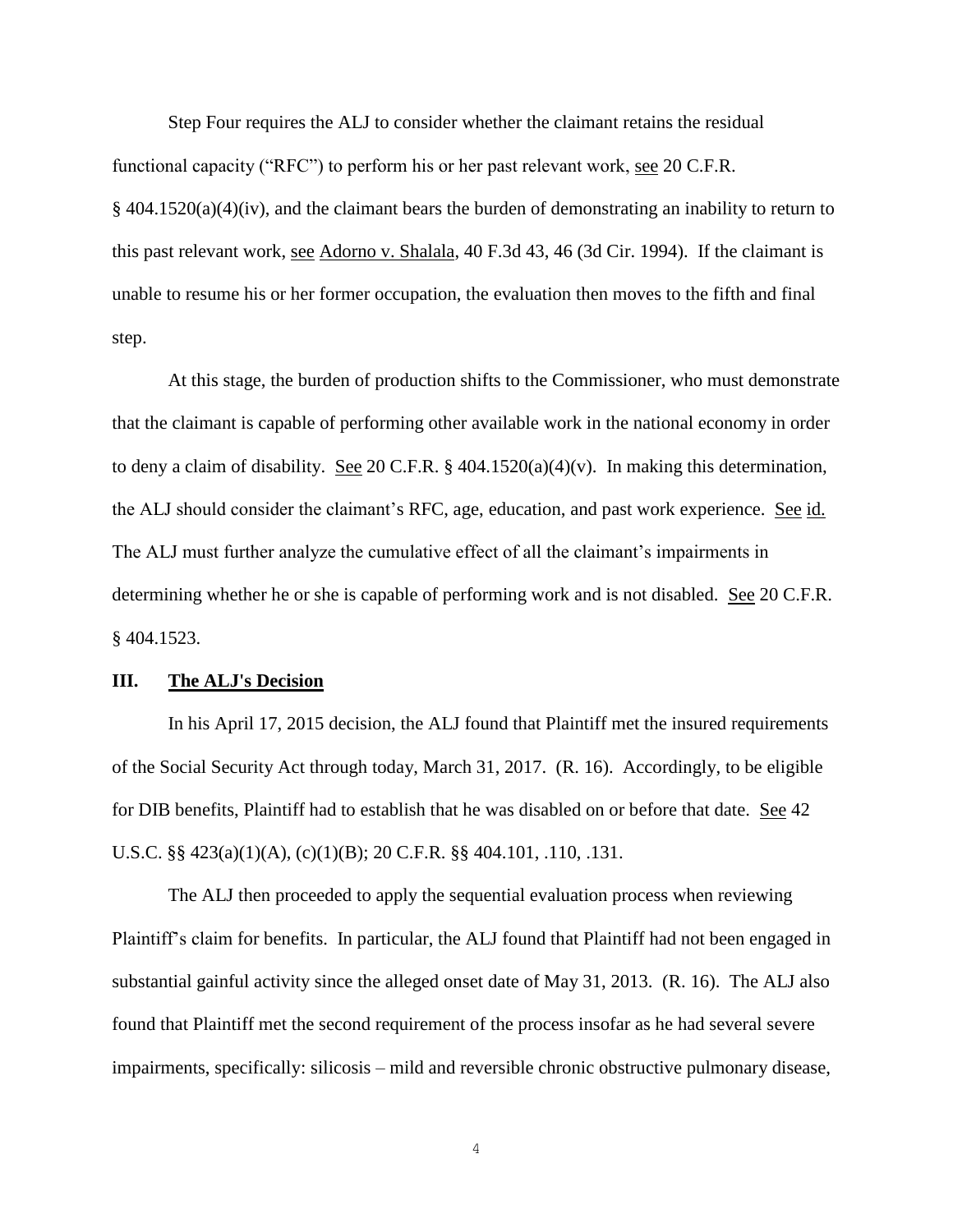mild mediastinal and hilar adenopathy, obstructive sleep apnea, and diabetes mellitus type II. (R. 16-17). The ALJ found that several of Plaintiff's alleged limitations did not qualify as severe impairments, including his plantar fasciitis, diabetic neuropathy, high cholesterol, and postconcussive syndrome. (Id.). The ALJ did state, though, that, while non-severe, he did account for Plaintiff's plantar fasciitis and neuropathy in the RFC. (R. 17). The ALJ concluded that Plaintiff's impairments did not meet any of the listings that would satisfy Step Three. (R. 17- 18).

 The ALJ found that Plaintiff retained the RFC to perform medium work as defined in 20 C.F.R. § 404.1567(c), except that he must avoid more than moderate exposure to fumes, odors, dusts, gases, environments with poor ventilation, hot and cold temperatures, dampness, and humidity. (R. 18-22). Based on this RFC, Plaintiff established that he is incapable of returning to his past employment; therefore, the ALJ moved on to Step Five. (R. 22).

At Step Five, the ALJ used a vocational expert ("VE") to determine whether or not there were a significant number of jobs in the national economy that Plaintiff could perform. The VE testified that, based on Plaintiff's age, education, work experience, and RFC, Plaintiff could perform jobs that exist in significant numbers in the national economy, including the unskilled jobs of food preparer, linen room stock attendant, and childcare worker. (R. 22-23, 50-52). Accordingly, the ALJ found that Plaintiff was not disabled. (R. 23-24).

#### **IV. Legal Analysis**

Plaintiff's primary argument revolves around the ALJ's treatment of his diabetic neuropathy affecting his feet, and particularly the January 19, 2015 opinion from Kevin Sugalski, D.O., regarding the limitations created by Plaintiff's neuropathy. While the Court does not find one way or another whether the RFC must be amended to include more limitations or whether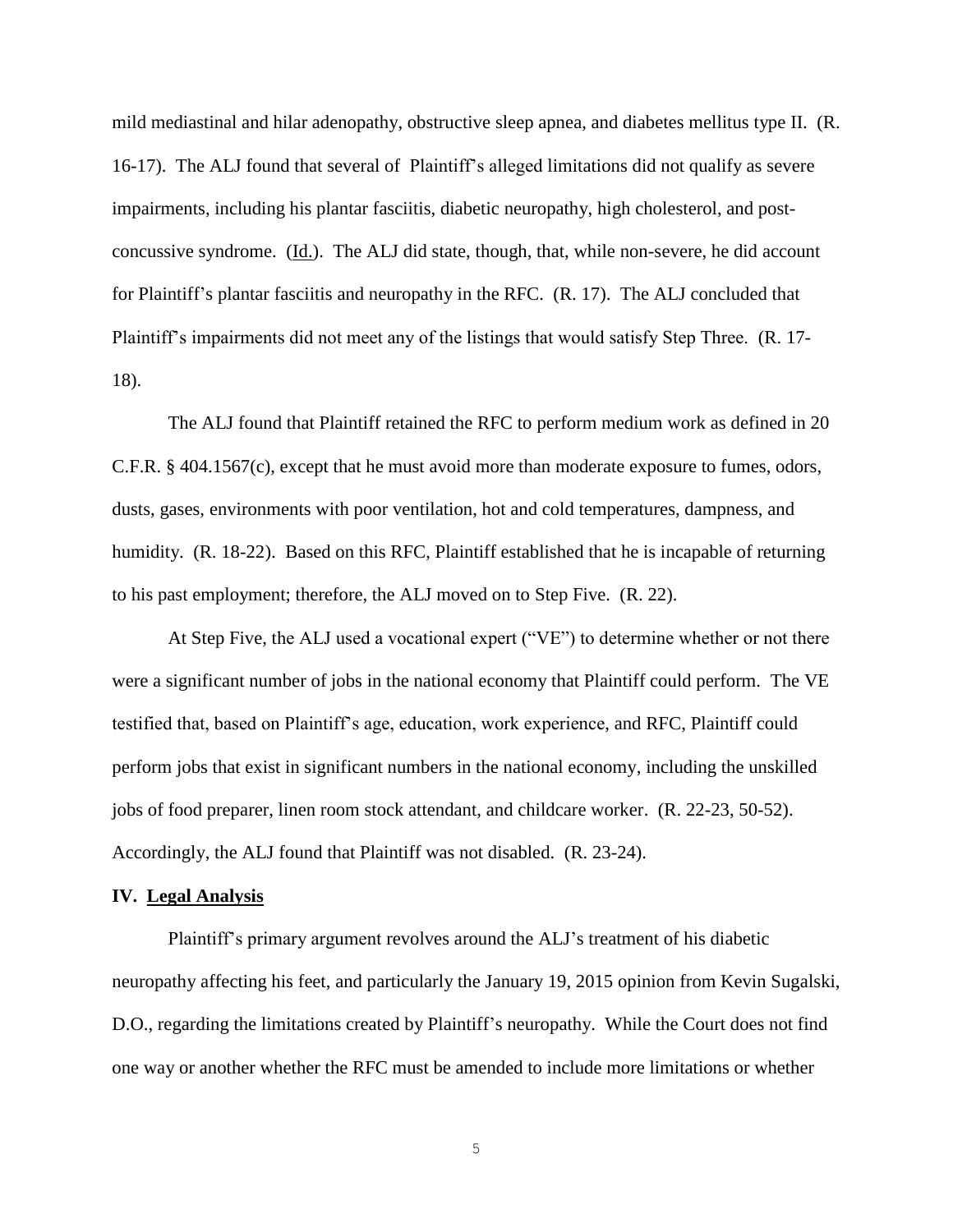Dr. Sugalski's opinion is entitled to more weight, it does find that the facts of this case necessitate remand for further consideration and discussion of these issues.

 Although part of Plaintiff's argument is that the ALJ failed to find that his diabetic neuropathy constituted a severe impairment at Step Two of the sequential process, that is not really the issue. It is true that Step Two is a de minimus screening device to dispose of groundless claims. See Newell v. Comm'r of Soc. Sec., 347 F.3d 541, 546 (3d Cir. 2003). The Court agrees with Plaintiff that it is hard to see how Plaintiff's neuropathy and its impact on his feet did not at least reach de minimus status. However, the mere fact that the ALJ did not include Plaintiff's neuropathy as a severe impairment does not in itself warrant remand. The Step Two determination as to whether a claimant is suffering from a severe impairment is a threshold analysis requiring the showing of only one severe impairment. See Bradley v. Barnhart, 175 Fed. Appx. 87, 90 ( $7<sup>th</sup>$  Cir. 2006). In other words, as long as a claim is not denied at Step Two, it is not generally necessary for the ALJ specifically to have found any additional alleged impairment to be severe. See Salles v. Comm'r of Soc. Sec., 229 Fed. Appx. 140, 145 n.2 (3d Cir. 2007); Lee v. Astrue, 2007 WL 1101281, at \*3 n.5 (E.D. Pa. Apr. 12, 2007); Lyons v. Barnhart, 2006 WL 1073076, at \*3 (W.D. Pa. March 27, 2006). Since Plaintiff's claim was not denied at Step Two, it really does not matter whether the ALJ correctly or incorrectly found Plaintiff's diabetic neuropathy to be non-severe.

 What does matter is whether the ALJ adequately considered the neuropathy affecting Plaintiff's feet in determining Plaintiff's functional capacity, because even if an impairment is non-severe, it may still affect a claimant's RFC.<sup>2</sup> In assessing a claimant's RFC, the ALJ "must"

<sup>&</sup>lt;sup>2</sup> RFC is defined as "that which an individual is still able to do despite the limitations caused by his or her impairment(s)." Fargnoli v. Massanari, 247 F.3d 34, 40 (3d Cir. 2001). See also 20 C.F.R. § 404.1545(a). Not only must an ALJ consider all relevant evidence in determining an individual's RFC, the RFC finding "must 'be accompanied by a clear and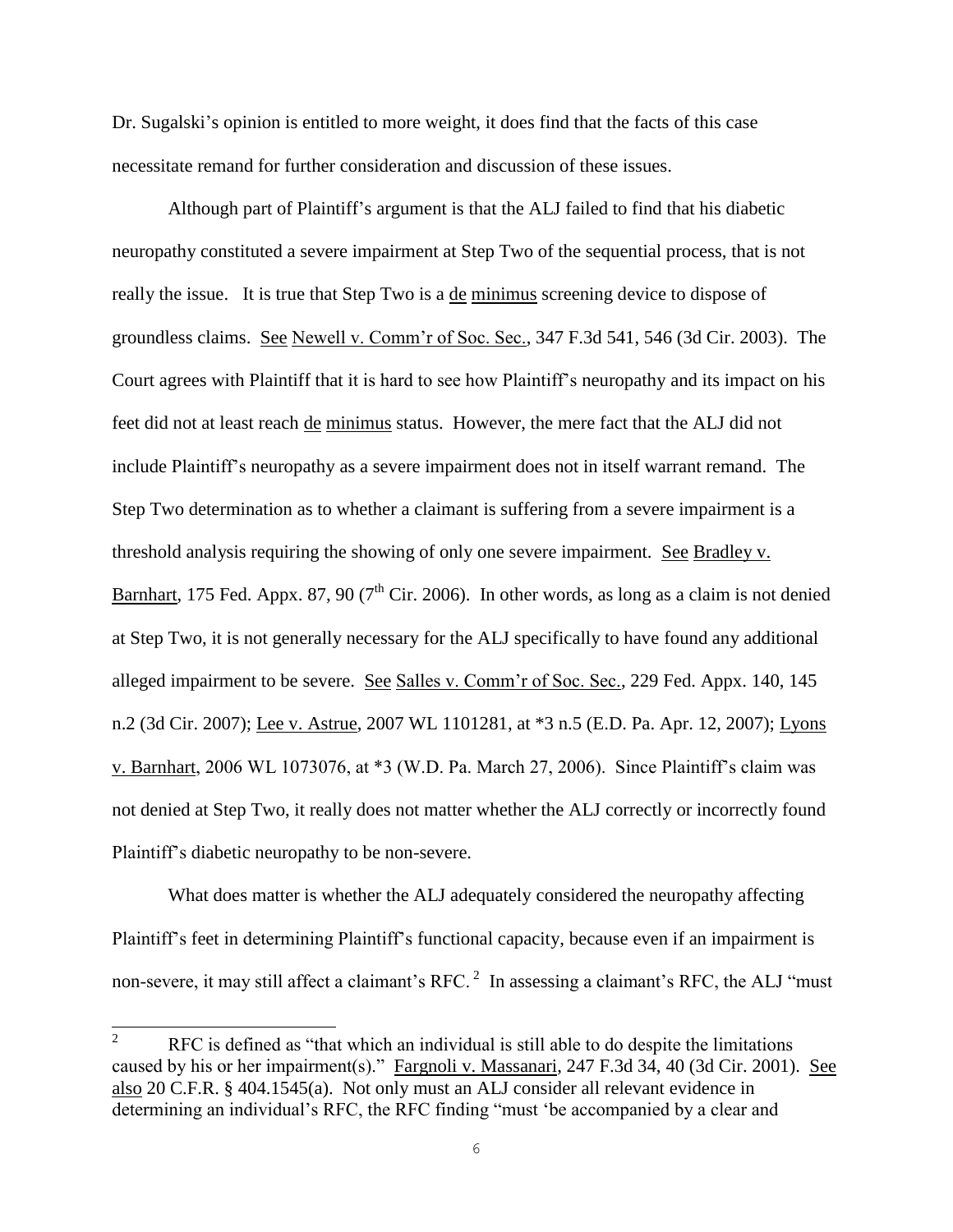consider limitations and restrictions imposed by all of an individual's impairments, even those that are not 'severe.'" S.S.R. 96-8p at \*5. See also 20 C.F.R. § 404.1545(a)(2). "While a 'not severe' impairment(s) standing alone may not significantly limit an individual's ability to do basic work activities, it may – when considered with limitations or restrictions due to other impairments – be critical to the outcome of a claim." S.S.R. 96-8p at \*5. Indeed, the ALJ acknowledged as much and purported to include restrictions in the RFC to account for Plaintiff's neuropathy-related foot pain. (R. 17, 21). The problem with his analysis is that there are timing issues in this case that the ALJ did not address and that could very well impact this determination.

 Although the ALJ did state that he included in the RFC limitations designed to accommodate Plaintiff's neuropathic foot pain, the only limitation pertaining thereto was limiting him to medium exertional duties which involve standing and walking about 6 hours of an 8-hour work day. (R. 21). The ALJ acknowledged that Dr. Sugalski opined that Plaintiff was more restricted in his ability to stand and walk, but ultimately gave Dr. Sugalski's opinion little weight. (Id.). He instead gave greater weight to the opinion of the consultative examiner, Edward Johnson, M.D., and that of the state reviewing agent, Juan Mari-Mayans, M.D., in formulating the RFC. (R. 20-21). While the ALJ explained his rationale at significant length,

 $\overline{a}$ 

satisfactory explication of the basis on which it rests.'" Fargnoli, 247 F.3d at 41 (quoting Cotter v. Harris, 642 F.2d 700, 704 (3d Cir. 1981)). "'[A]n examiner's findings should be as comprehensive and analytical as feasible and, where appropriate, should include a statement of subordinate factual foundations on which ultimate factual conclusions are based, so that a reviewing court may know the basis for the decision.'" Id. (quoting Cotter, 642 F.2d at 705). See also S.S.R. 96-8p, 1996 WL 374184 (S.S.A.), at \*7 ("The RFC assessment must include a narrative discussion describing how the evidence supports each conclusion, citing specific medical facts (e.g., laboratory findings) and nonmedical evidence (e.g., daily activities, observations).").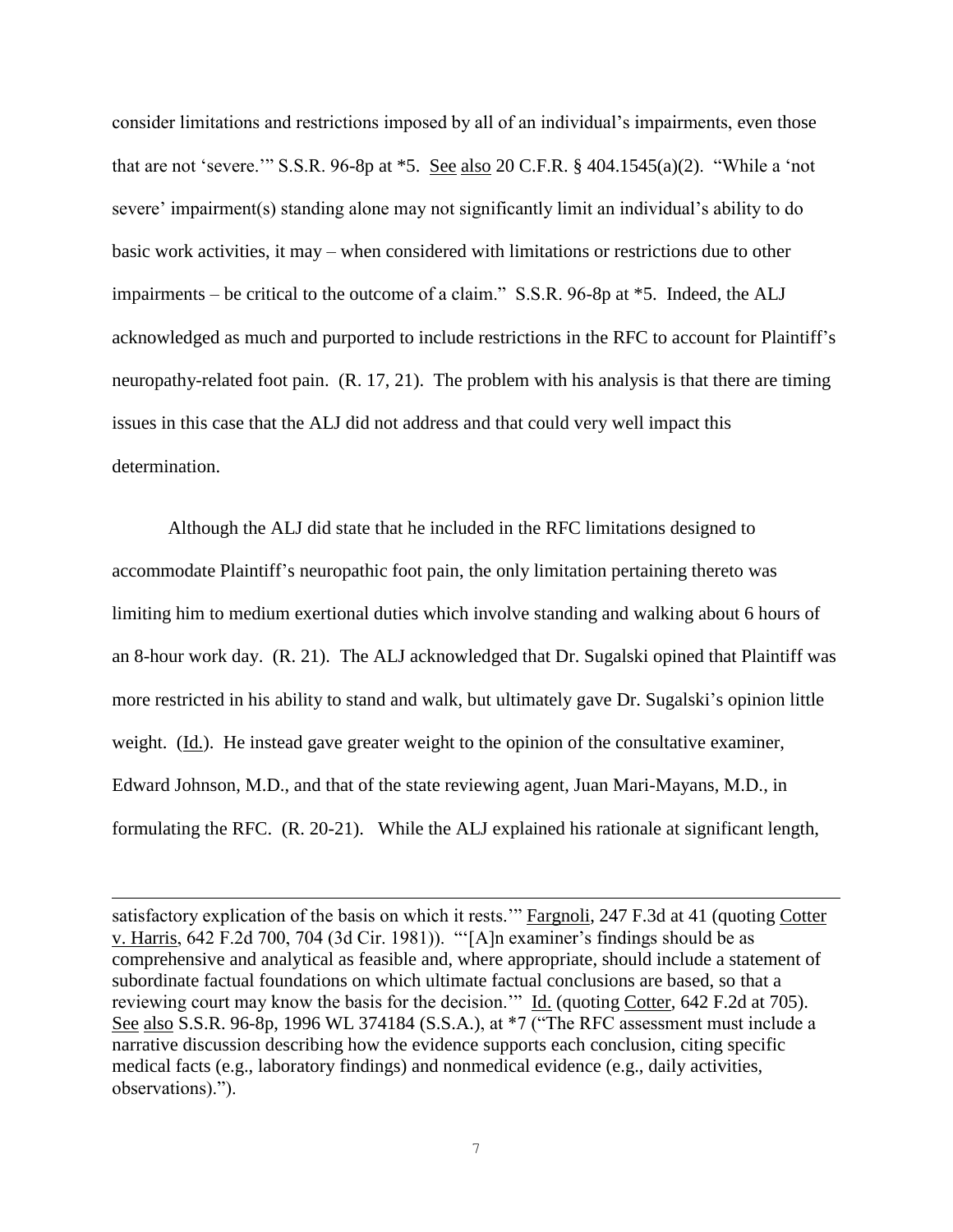he did not address the timing issues that raise questions as to the validity of the weight given to these opinions.

 Plaintiff's consultative examination with Dr. Johnson was on August 23, 2013, and on that date, Dr. Johnson wrote his opinion that Plaintiff could perform medium work with a few other restrictions. (R. 283-300). At this examination, Dr. Johnson noted that Plaintiff claimed that his feet felt like he had calluses all the time with mild numbness, even though he had not, at that time, ever been diagnosed with neuropathy. (R. 283). Dr. Johnson concluded that there was evidence of perhaps mild peripheral neuropathy (R. 284), but overall he found few foot-related issues. Shortly thereafter, on September 4, 2013, Dr. Mari-Mayans, upon reviewing the records, including Dr. Johnson's report, opined that Plaintiff could perform medium work and walk and stand about 6 hours of an 8-hour workday. (R. 59-60). Dr. Sugalski's opinion that Plaintiff has significantly greater restrictions, on the other hand, was from nearly a year and a half later, on January 19, 2015. (R. 457). Under different circumstances, this gap in time may not have mattered, but it did in this case.

 Generally speaking, there is no specific limit on how much time may pass between a medical professional's report or opinion and the ALJ's decision relying on it. See Chandler v. Comm'r of Soc. Sec., 667 F.3d 356, 361 (3d Cir. 2011). Indeed, "there is always a time lapse between the consultant's report and the ALJ hearing and decision." Id. Therefore, under different circumstances, it may not have mattered that the lapse between the opinions of Drs. Johnson and Mari-Mayans and that of Dr. Sugalski (as well as the ALJ's decision on April 17, 2015) was so large. However, here, there were intervening medical records, including Dr. Sugalski's opinion, that at least raised the possibility that Plaintiff's condition had changed over this time. As noted above, the ALJ certainly did consider Dr. Sugalski's opinion, but not in the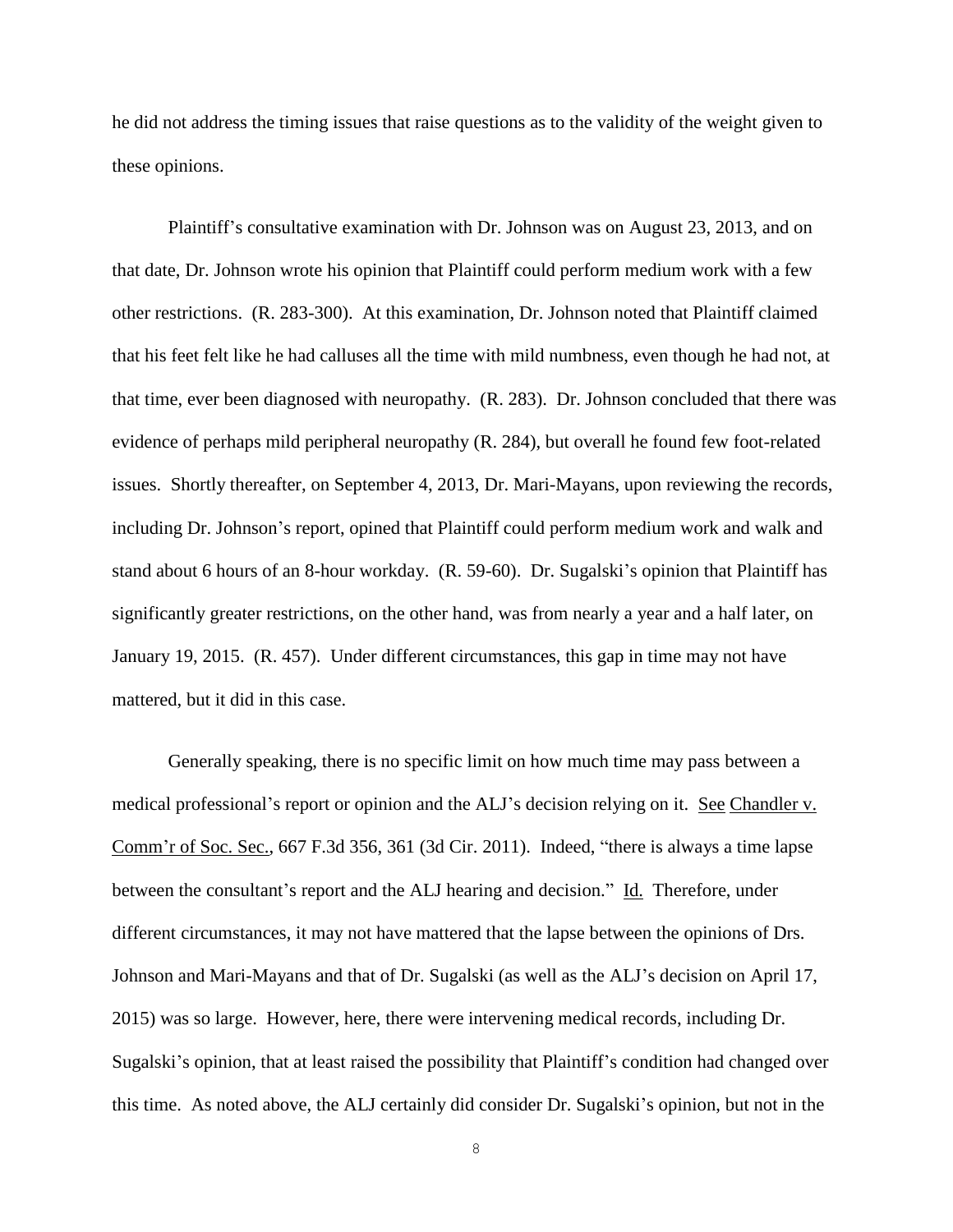context that it was rendered 16 months after Dr. Johnson's findings. The ALJ, in fact, relied on Dr. Johnson's findings as part of his basis for assigning less weight to Dr. Sugalski's opinion. (R. 21). Again, absent additional evidence, this 16-month gap may not have mattered, but there was, in fact, additional evidence that the ALJ did not consider.

 As stated above, at the time Plaintiff was examined by Dr. Johnson, he had not been diagnosed with neuropathy and reported relatively mild symptoms in his feet. However, beginning in December of 2013, and continuing through the date of Dr. Sugalski's opinion and the hearing in this matter, Plaintiff began complaining about burning, numbness, and pain in both of his feet on a regular basis. (R. 309, 310, 317, 318). He was, in fact, diagnosed with neuropathy and treated with medication, including Neurontin and gabapentin, neither of which improved Plaintiff's condition. (R. 317, 318). Dr. Sugalski issued his opinion fairly shortly after the last documented treatment of neuropathy in the record, and just a week and a half before the hearing in this case. In weighing this opinion, and those of the consultant and reviewing agent, the ALJ gave little or no attention to the new complaints and diagnoses from well after the consultative examination. In short, he failed to acknowledge that, in the rather large amount of time between Dr. Johnson's opinion and Dr. Sugalski's, the record reflected new happenings that may have supported a finding that Plaintiff's condition had deteriorated over that time. In a case such as this, where there is a substantial amount of new evidence between the date on which an opinion upon which an ALJ relies and the date on which the ALJ renders his or her decision, remand is warranted. See Cadillac v. Barnhart, 84 Fed. Appx. 163, 168-69 (3d Cir. 2003); Grimes v. Colvin, 2016 WL 246963, at \*2 (W.D. Pa. Jan. 21, 2016).

 Accordingly, the Court is remanding this case so that the ALJ can more properly evaluate the weight to be given to the various medical opinions, and what additional limitations, if any,